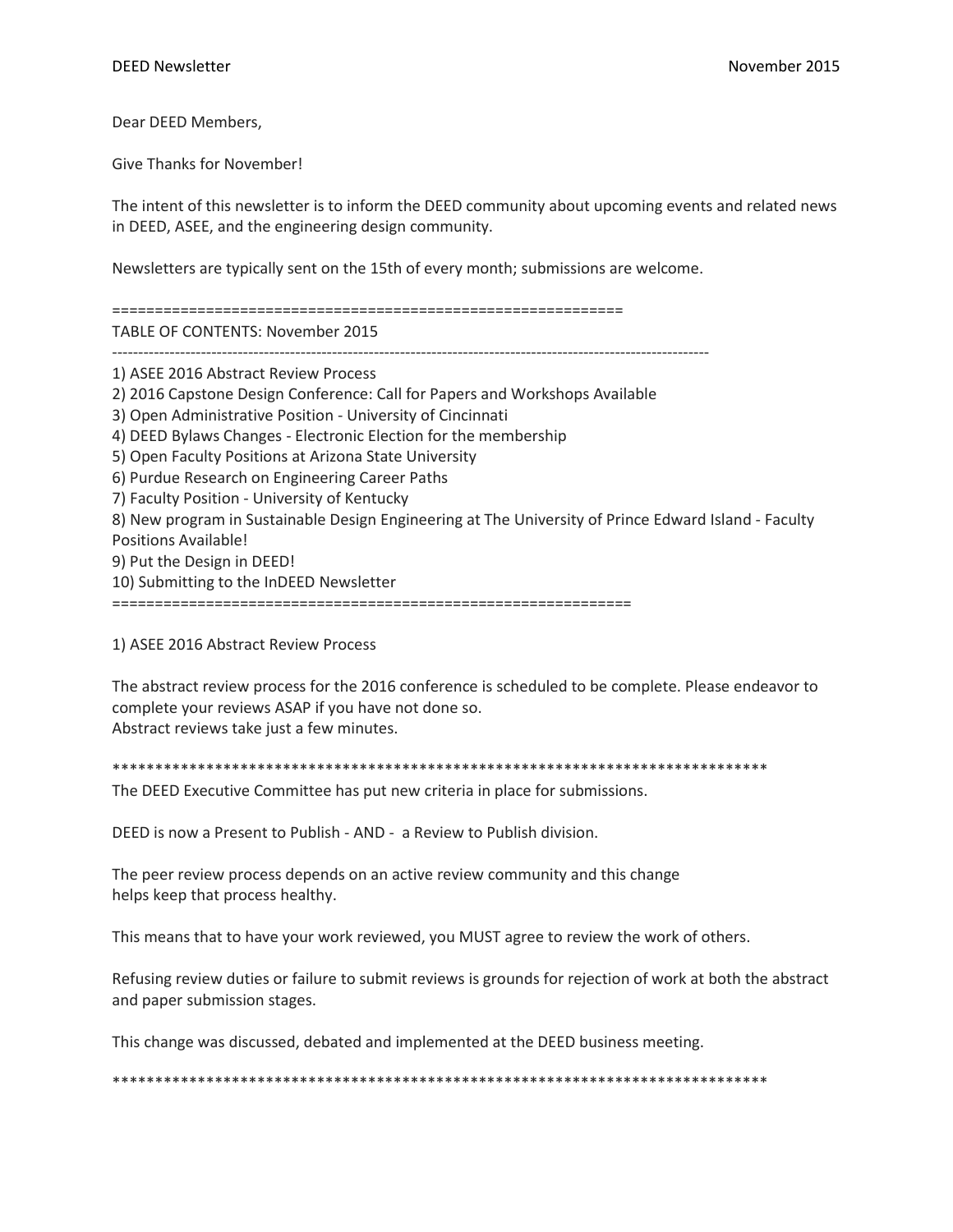Here are the DEED review guidelines for abstracts and papers:

Abstract Review Guidelines:

Review Criteria

We are aiming for a streamlined abstract review process - all we need is a "Thumbs up" or "Thumbs down" for the abstract. If you feel the abstract would be a better fit for another division, give it a low rating and please indicate in the "notes to chair" section which division you think might be better. The \*streamlined\* part of the abstract review process means it shouldn't take long to review each assigned abstracts. Mostly, we want to ensure that the abstracts are scholarly work and are appropriate for DEED specifically. There will be plenty of opportunity for detailed review at the paper stage.

At the end of the day, we are looking for

A) scholarly work

B) that is DEED-relevant.

If either A or B is not true, a thumbs down is warranted. (ASEE may ask for a rating more so than a binary "accept" or "reject" — if so, rank as you see fit…. putting "accepts" on the high end of the scale and "rejects" at the bottom of the scale).

Draft Review Guidelines:

A) Please rate the paper according to the five review questions below. For each question, provide a HIGH, MEDIUM, or LOW rating:

(1) ORIGINALITY: To what extent does the paper present new ideas or an innovative contribution? [H, M, L]

(2) JUSTIFICATION: To what extent does the paper offer sufficient evidence (data, research, observations, etc.) or reasoning (methodology, theory, philosophy, etc.) to support its claims? [H, M, L]

(3) CONTEXT: To what extent do the authors place their work in the context of the related literature and similar applied practice examples? [H,M,L]

(4) IMPACT: To what extent is the content/outcome of this paper applicable to educators in the broader engineering design community

such that the paper could have an impact elsewhere? [H, M, L]

(5) QUALITY OF COMMUNICATION: To what extent is the paper effectively structured, illustrated, and clearly written [H,M,L]

B) Please provide COMMENTS to accompany your ratings of the review questions. Feel free also to provide other concrete suggestions to help the author(s) improve the paper.

C) If you think the paper is exceptionally good, please check the box for Best Paper too.

=============================================================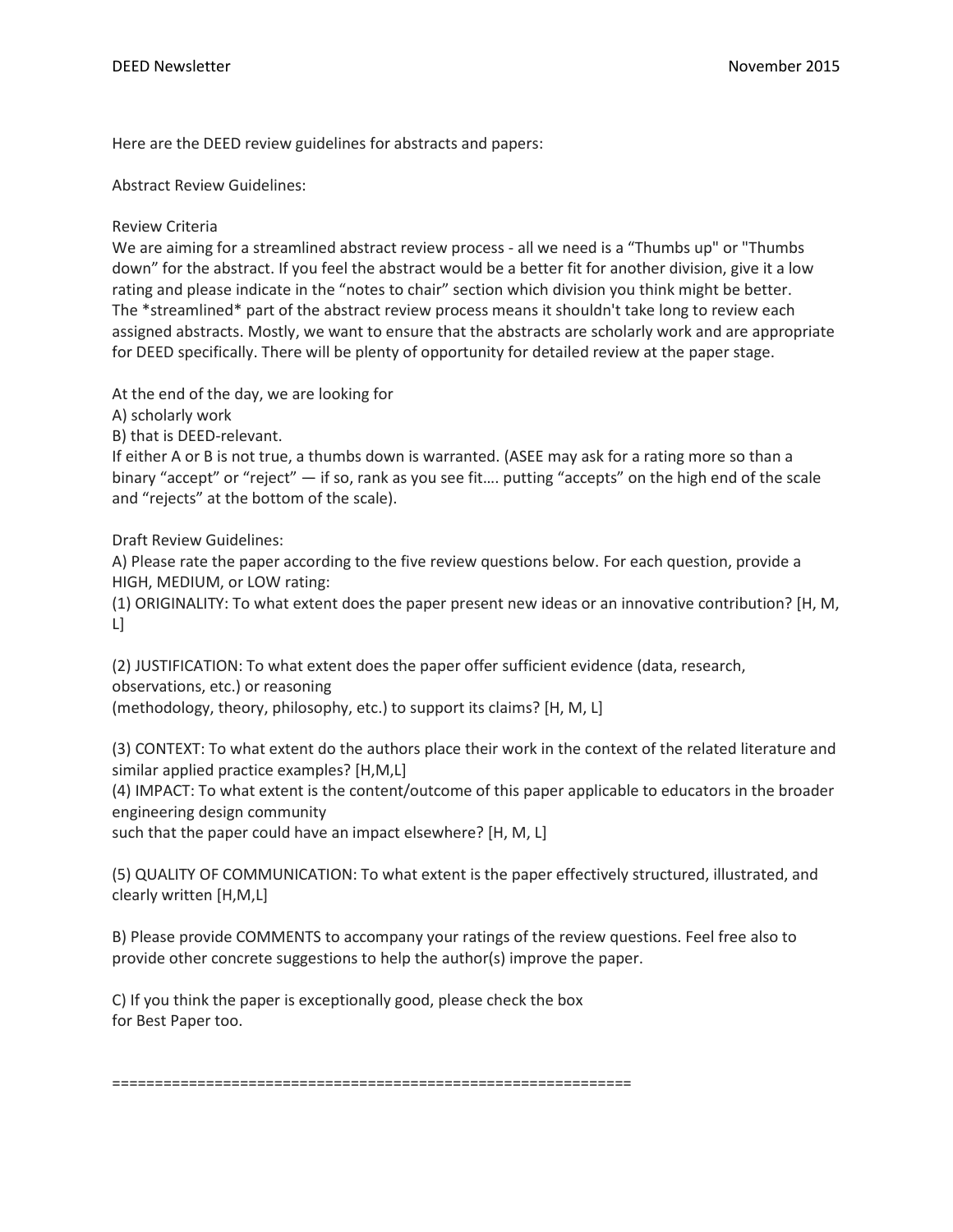## 2) 2016 Capstone Design Conference: Call for Papers and Workshops Available

Involved in capstone design? Consider submitting a paper or workshop to the 2016 Capstone Design Conference. The deadline for papers and workshops is January 4, 2016 - submission details are available on the conference website:

### [www.capstoneconf.org/callforpapers](http://www.capstoneconf.org/callforpapers)

The conference itself will be held June 6-8, 2016 in Columbus, Ohio, USA. Following in the tradition of past capstone design conferences, it will include dynamic panel discussions, interactive poster presentations, workshops, keynote sessions, and many opportunities for networking. Ultimately, the goal of the Capstone Design Conferences is to provide a forum for the engineering community to share ideas about starting and improving design-based capstone courses. Join the fun!

=============================================================

3) Open Administrative Position - University of Cincinnati

The Department of Engineering Education (DEE) in the College of Engineering and Applied Science (CEAS) at the University of Cincinnati (UC) invites applications for the position of Department Head. The principal responsibility of this position is to provide leadership and management of the department including responsibility for planning, fiscal management, human resources, and departmental communications. The Department Head is expected to advance the research and teaching missions of the department, nurture collaborations across the college and campus, and work to achieve departmental, college, and university strategic goals.

For more details and to submit an application, please visit: <https://career8.successfactors.com/sfcareer/jobreqcareer?jobId=5701&company=UCPROD&username>

Application must include a cover letter, curriculum vitae, a statement of experience, vision, and leadership and at least three references. References will only be contacted for those candidates who are selected for the short list. Applications will be reviewed on a rolling basis until the position is filled. UC is an affirmative action/equal opportunity institution.

Point of Contact for questions: Kathleen Ossman - [ossmanka@ucmail.uc.edu](mailto:ossmanka@ucmail.uc.edu)

=============================================================

## 4) DEED Bylaws changes

The DEED bylaws have been modified to agree with ASEE recommended practice, to reflect the new financial reality at ASEE and to incorporate some recognition of the membership.

The Bylaws were revised by a group of DEED directors (past and present) and voted on by the Executive Committee. These revised bylaws are posted at:

<http://deed.asee.org/index.php/bylaws/>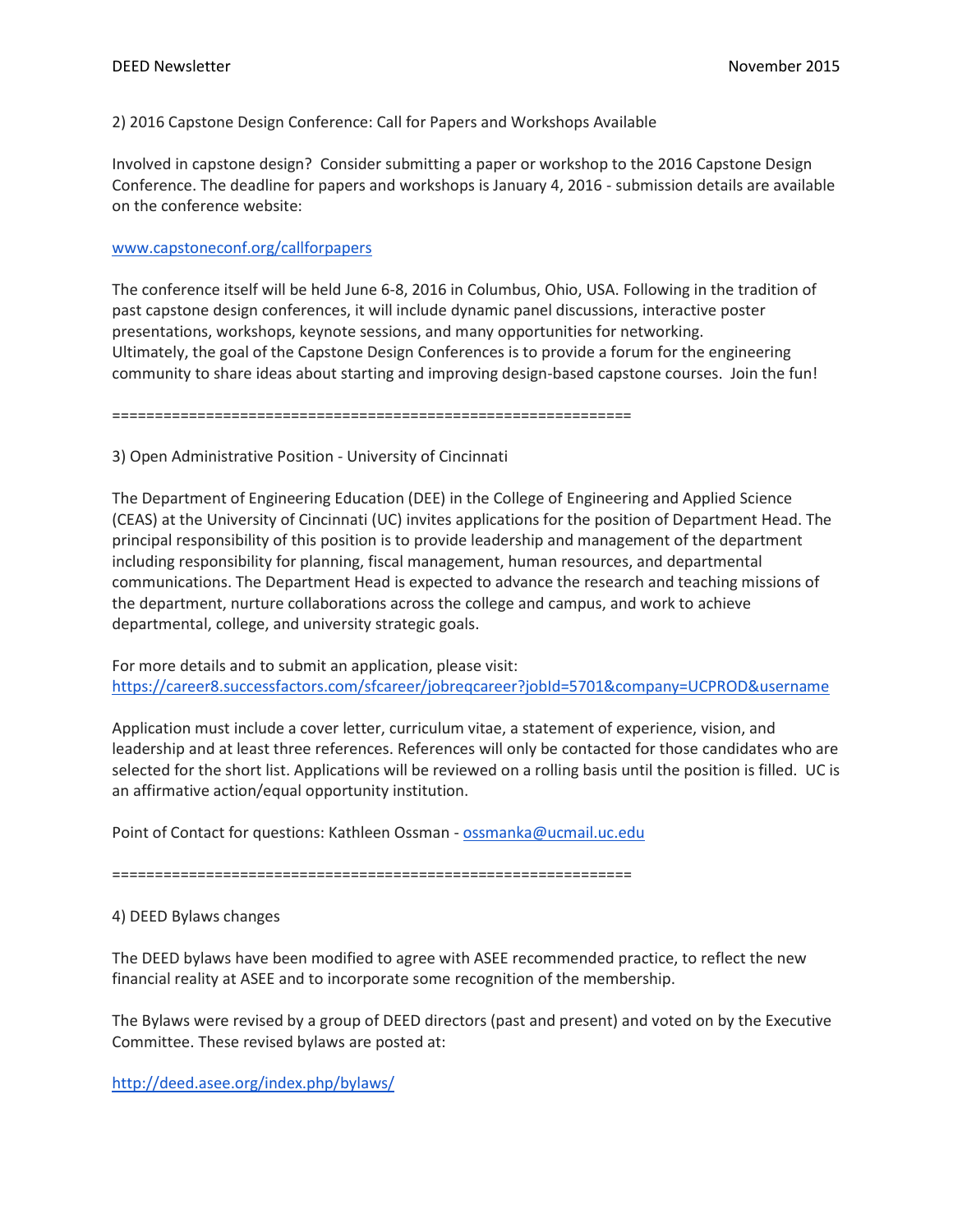for review by the membership. An electronic election for members to accept or reject these new bylaws is planned for December.

Watch your email for a link to a voting site, to be determined.

=============================================================

5) Open Faculty Positions at Arizona State University

The Ira A. Fulton Schools of Engineering at Arizona State University has openings for tenure/tenure track faculty positions to support a broad initiative in advanced manufacturing. Appointments will be at the assistant, associate or full professor rank commensurate with the candidate's experience and accomplishments, beginning August 2016. Areas of interest include, but are not limited to: product design strategies for additive manufacturing systems, modeling of advanced manufacturing systems and processes, non-destructive testing-manufacturing integration, hybrid additive-subtractive manufacturing process integration, automation strategies and technologies for hybrid manufacturing, and scalable manufacturing at the limits of size, temperatures, and material properties. While the faculty appointment may be in any of the six Fulton Schools of Engineering, The Polytechnic School, located at ASU's Polytechnic campus in Mesa, Arizona, is currently the most involved in the search. The Polytechnic School houses the premier additive manufacturing and research center in the Southwest, providing strong support for the advancing ASU's research and development in Advanced Manufacturing. The facility features over \$2M in state-of-the-art polymer, metal, and composite materials 3D printing equipment as well as advanced materials processing and analysis capabilities.

For more information or questions about the positions, please contact the search committee chair, Jennifer Bekki [\(jennifer.bekki@asu.edu\)](mailto:jennifer.bekki@asu.edu). Review of applications will begin on November 26, 2015.

For more information, see the complete posting online at: [http://engineering.asu.edu/hiring/advanced](http://engineering.asu.edu/hiring/advanced-manufacturing-systems-11362/)[manufacturing-systems-11362/](http://engineering.asu.edu/hiring/advanced-manufacturing-systems-11362/)

=============================================================

6) Purdue Research on Engineering Career Paths

We are working to develop preparatory materials that help engineering undergraduate students learn to write effective resumes and pursue professional engineering opportunities. The first phase of this research is to collect resumes from undergraduate students, young professionals, and mid/late-career professionals in engineering careers. We would appreciate your input as an engineer by completing a very short survey for us, as well as uploading a copy of your professional engineering resume. All of this is done through online survey software.

Purpose of Research: The purpose of this research is to study engineering career paths and resume writing from successful engineers at a variety of career levels (from university student into professional engineering roles).

Specific Procedures to be Used: This research is conducted via an online survey, which is comprised of demographic information and a space for you to upload your current resume into the system.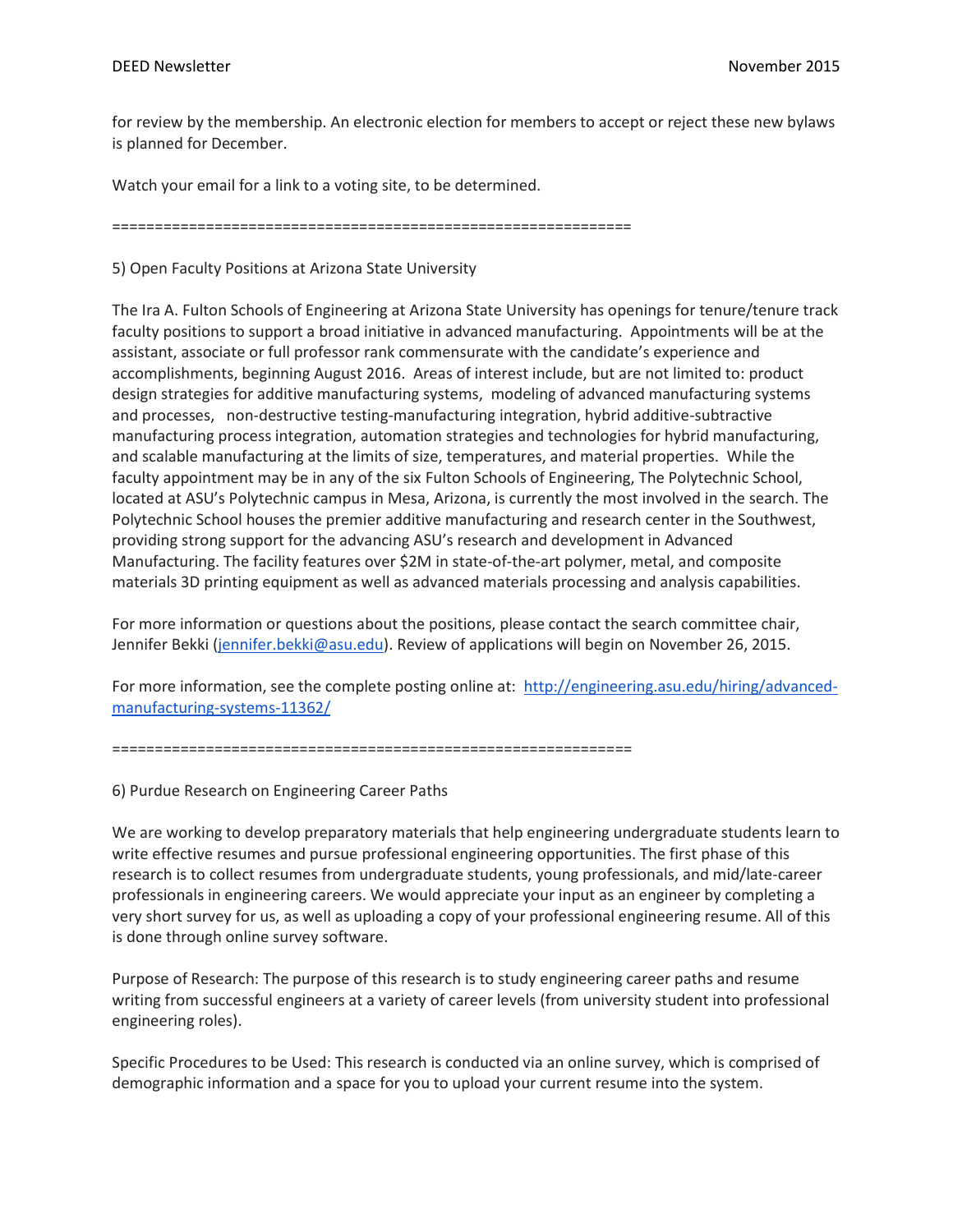Confidentiality: The project's research records may be reviewed by departments at Purdue University responsible for regulatory and research oversight. Steps will be taken to insure the confidentiality of all materials. All survey responses will be confidential. If your resume includes your name in the document or filename, these elements will be blinded before data analysis, in order to best protect your identity. All data provided to researchers will be stored in a secure (password protected) database that only the principal and co-investigators on this project will be able to access. Any printed data will be stored in a locked cabinet.

If you are willing to participate in our research, please follow the survey link below to participate. It is estimated that this will take no more than 5 minutes of your time.

# [https://purdue.qualtrics.com/SE/?SID=SV\\_cXYlxlwZysGSf2J](https://purdue.qualtrics.com/SE/?SID=SV_cXYlxlwZysGSf2J)

In addition, if you would be willing to pass this on to your engineering friends and colleagues, we would be grateful for more participants.

Thanks in advance, as we work to better educate and prepare future generations of engineering students.

Contact Information: If you have concerns, you may contact:

Catherine Berdanier [\(cberdanier@purdue.edu\)](mailto:cberdanier@purdue.edu) Gracemarie Mike [\(gmike@purdue.edu\)](mailto:gmike@purdue.edu) Mary McCall [\(mccall0@purdue.edu\)](mailto:mccall0@purdue.edu) Dr. Monica Cox [\(mfc@purdue.edu\)](mailto:mfc@purdue.edu)

=============================================================

7) Faculty Position in the First-Year Engineering Program - University of Kentucky

The College of Engineering at the University of Kentucky invites applications for multiple non tenure track lecturer and tenure-track special title series faculty positions with duties oriented primarily towards hands-on first-year engineering education. Appointment to lecturer or special title series faculty positions will be commensurate with applicant qualifications and experience. Applicants will hold a primary appointment in the academic department most closely aligned with their background and the Dean will assign their effort to the First-Year Engineering Program. All appointments are nine-month, renewable with a start date on or before May 16, 2016. In preparation for the fall 2016 launch of the First-Year Engineering curriculum, two months of summer support will be offered and applicants must be available for training during summer 2016. Opportunities to teach and/or participate in research in future summer sessions for additional compensation may be available.

Duties will include teaching 14-16 classroom contact hours per week, office hours, grading, supervision of teaching assistants and development of course materials. Multiple sections of lecture and laboratory courses will be offered each semester. Course topics include student success strategies, computer programming, software applications, hands-on hardware interfacing, teamwork and design projects. Individuals with embedded computer programming and/or engineering design experience are especially encouraged to apply. Experience in industry is also welcome.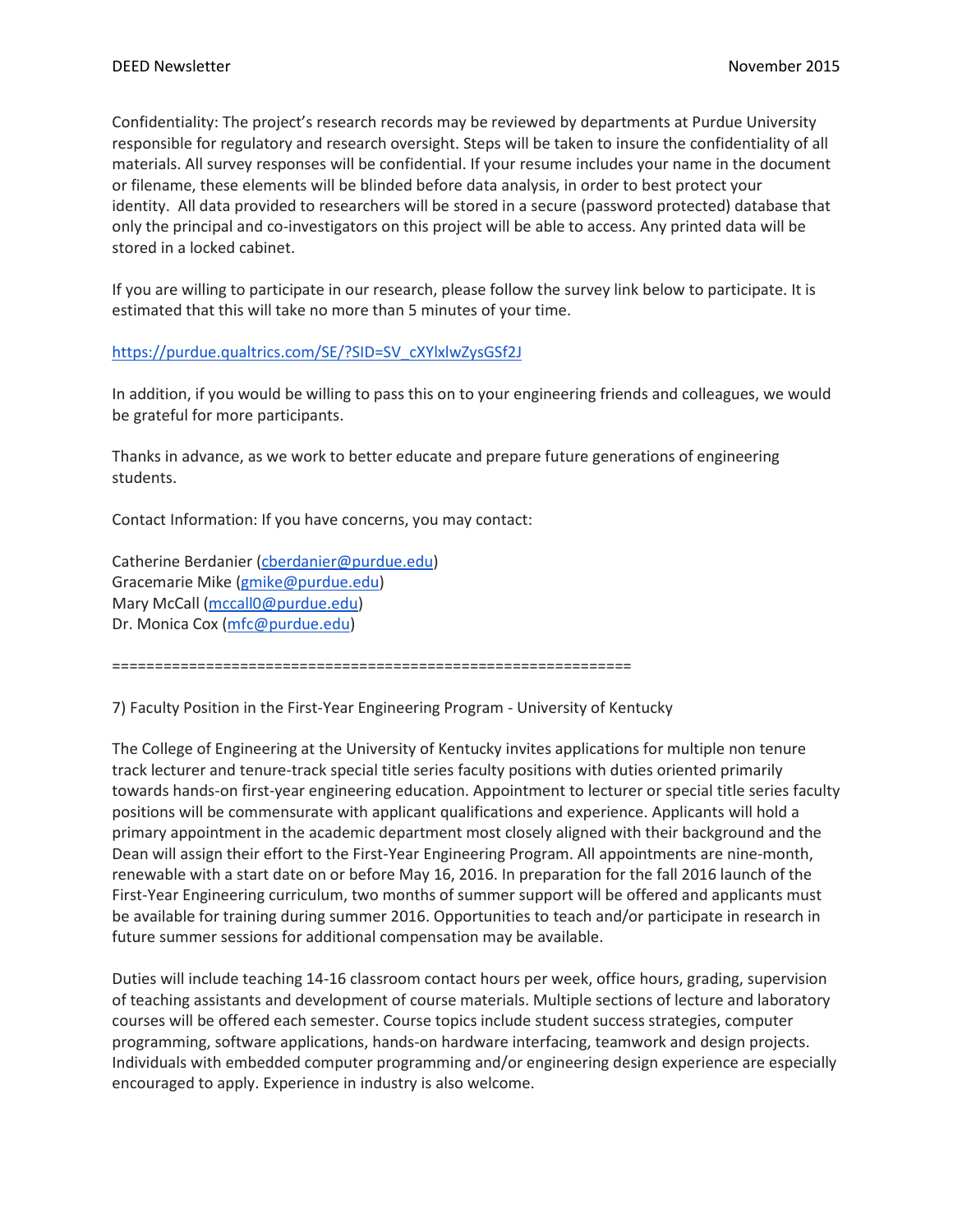Lecturer applicants should hold at least a Master's degree and at least one degree (BS, MS or PhD) in an engineering discipline or computer science. The initial appointment for lecturer faculty will be for one year. Applicants should have strong written and oral communication skills and a commitment to excellence in undergraduate education. Lecturer positions do not have required research responsibility; however interest in engineering education research will be viewed favorably.

To apply, please submit a cover letter, current curriculum vita, statement detailing teaching philosophy, interests, and experience, and contact information for at least three references.

Special Title Series applicants should hold at least a PhD and at least one degree (BS, MS or PhD) in an engineering discipline or computer science. The initial appointment for special title series faculty will be for two years. Teaching in the First-Year Engineering Program will be the majority of the assignment. Applicants should have strong written and oral communication skills, a commitment to excellence in undergraduate education and the motivation to sustain a program of independent scholarship through innovative educational activities, laboratory development, the direction of undergraduate and/or graduate research, and other independent and collaborative research endeavors.

To apply, please submit a cover letter, current curriculum vita, research statement, statement detailing teaching philosophy, interests, and experience, and contact information for at least three references. Review of applications will begin immediately and will continue until all positions are filled. Application documents should be submitted electronically, preferably by January 8, 2016.

To apply for Assistant Professor, Special Title Series, apply to requisition number: • FE00357 (http:[ukjobs.uky.edu/postings/83969\)](http://ukjobs.uky.edu/postings/83969).

For Lecturer positions, apply to position number:

- FE00363 Electrical & Computer Engineering (http[:ukjobs.uky.edu/postings/84271\)](http://ukjobs.uky.edu/postings/84271)
- FE00360 Computer Science (http[:ukjobs.uky.edu/postings/84274\)](http://ukjobs.uky.edu/postings/84274)
- FE00365 Chemical & Materials Engineering (http[:ukjobs.uky.edu/postings/84275\)](http://ukjobs.uky.edu/postings/84275)
- FE00362 Civil Engineering (http[:ukjobs.uky.edu/postings/84276\)](http://ukjobs.uky.edu/postings/84276)
- FE00361 Mining Engineering (http[:ukjobs.uky.edu/postings/84278\)](http://ukjobs.uky.edu/postings/84278)
- FE00364 Mechanical Engineering (http[:ukjobs.uky.edu/postings/84280\)](http://ukjobs.uky.edu/postings/84280)

For questions regarding the submittal of application materials, contact UK Human Resources by calling [\(859\) 257-9555,](tel:%28859%29%20257-9555) option 2. For more information regarding this opportunity, please contact the Search Committee Chair, Dr. Janet Lumpp, Professor, Director of the First-Year Engineering Program [\(jklumpp@uky.edu\)](mailto:jklumpp@uky.edu).

=================================================================================

8) New program in Sustainable Design Engineering at The University of Prince Edward Island - Faculty Positions Available!

The School of Sustainable Design Engineering at the University of Prince Edward Island is seeking applicants for up to ten tenure-track faculty positions encompassing all academic ranks. UPEI's new four year degree program in Sustainable Design Engineering provides students with an unprecedented opportunity to gain their Bachelor of Science via a client-focused, project-based model.